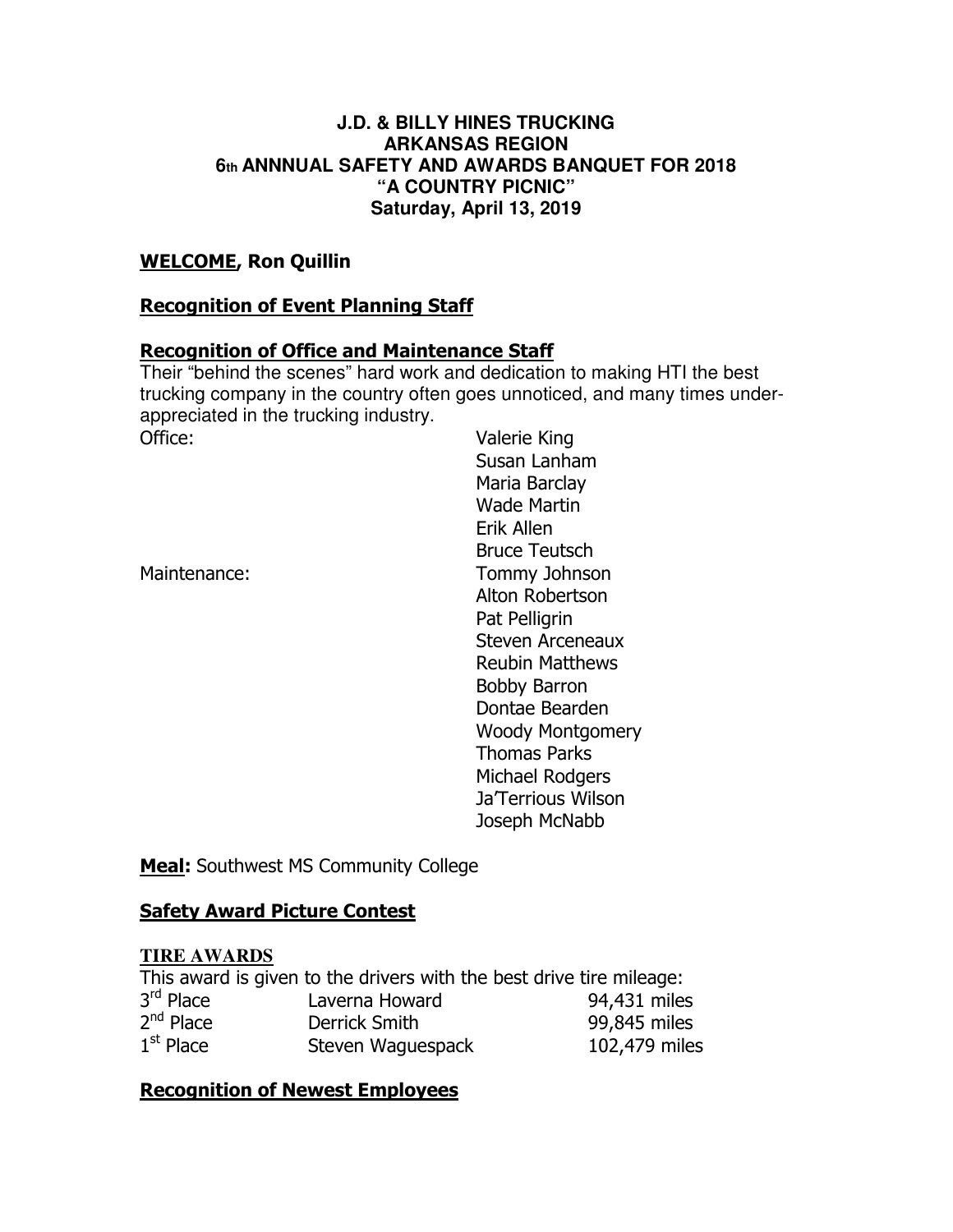## SERVICE RECOGNITION

This award is given one time to recognize when an employee has had no chargeable accidents for a period of one year.

Erik Allen William Johnson Claude Estrade Billy Granger Derrick Smith Tony Mulder Renord McCray Robert Rollins Louis Knox Steven Waguespack Patrick Pellegrin

## YEARS OF SERVICE AWARDS

Hines Trucking values and appreciates our employees and would like to honor the following employees for their years of service:

| <b>3 Years</b>  | Claude Estrade          |
|-----------------|-------------------------|
|                 | Susan Lanham            |
|                 | <b>Billy Granger</b>    |
|                 | Keith Brown             |
|                 | <b>Frank Salzar</b>     |
| 4 Years         | Valerie King            |
|                 | Alton Robertson         |
| <b>5 Years</b>  | <b>Randall Childers</b> |
|                 | <b>Bruce Teutsch</b>    |
|                 | Robert Richardson       |
| <b>6 Years</b>  | Colt Duncan             |
| <b>7 Years</b>  | Robert Baker            |
| 11 Years        | Clozell Green           |
| <b>12 Years</b> | Jerry Carter            |
|                 | Stephen Jones           |
| <b>13 Years</b> | Laverna Howard          |
|                 |                         |

## TOP LOADS

This award is to recognize the top drivers for the most loads hauled in the year 2018.

| 3 <sup>rd</sup> Place | <b>Laverna Howard</b>    |
|-----------------------|--------------------------|
| $2nd$ Place           | <b>Derrick Smith</b>     |
| $1st$ Place           | <b>Steven Waguespack</b> |

## MOST MILES

This award is given for the most miles driven in 2018.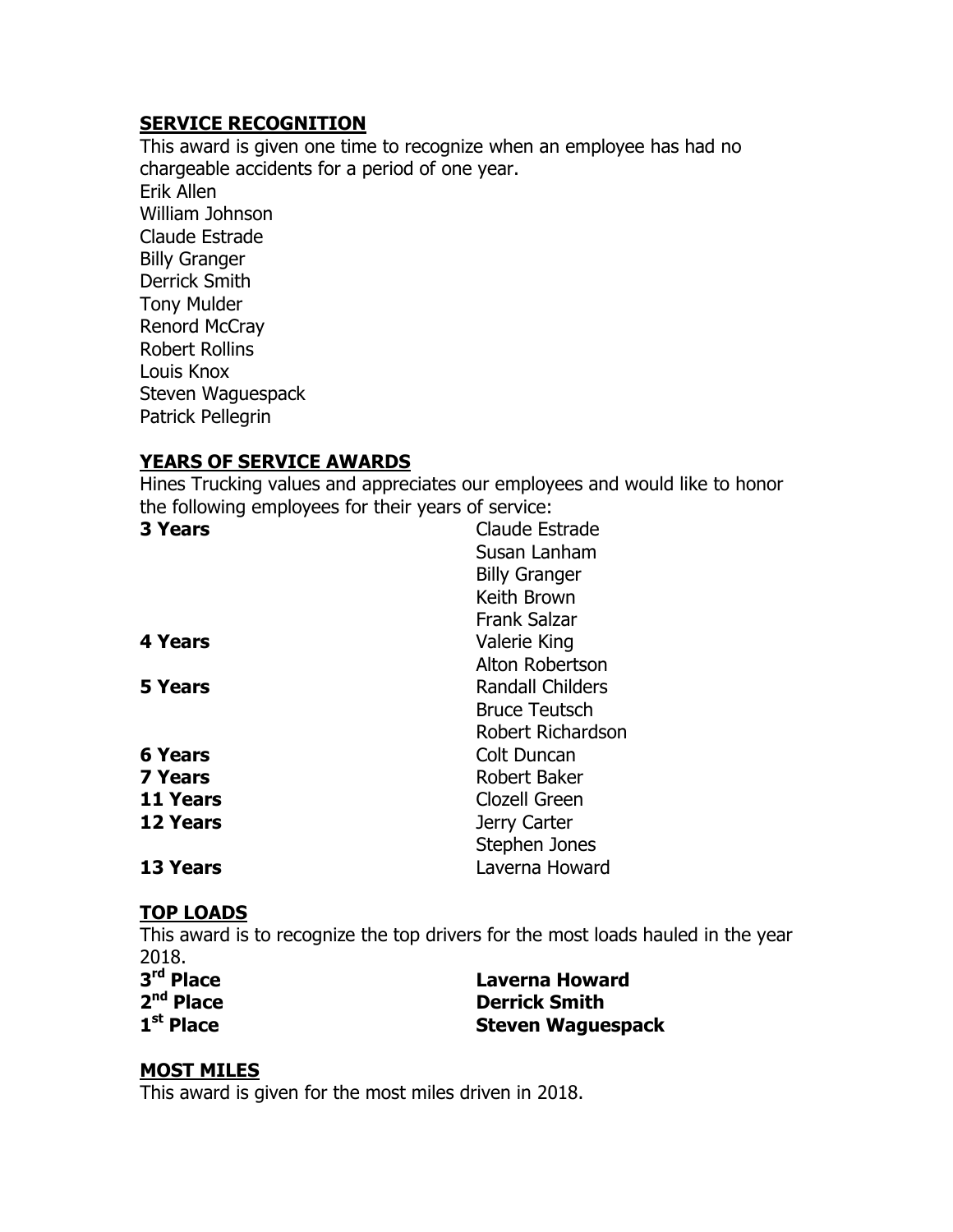3<sup>rd</sup> Place  $2<sup>nd</sup>$  Place 1<sup>st</sup> Place

Laverna Howard **Derrick Smith Steven Waguespack** 

## BEST M.P.G.

These awards are based on top individual miles per gallon for 2018. 3rd Place **Billy Granger**  $2<sup>nd</sup>$  Place Jerry Carter 1<sup>st</sup> Place Colt Duncan

# ACCIDENT FREE MILES

This certificate is given for every 250,000 miles of accident free driving. 250,000 Miles **Jerry Carter** 

Laverna Howard Claude Estrade Billy Granger Randall Childers

500,000 Miles Colt Duncan

# SHOP EMPLOYEE OF THE YEAR

This award recognizes the top shop employees for the year. All shop employees employed as of January 1, 2018 were rated on a point system based on Safety, Work Quality, Attitude, Paperwork, Assignments, Clean Work Area and Attendance. Most Improved **Pat Pelligrin** 1st Runner-Up **Reubin Matthews** 

2018 Shop Employee of the Year Wayne Robertson

# OWNER/OPERATOR DRIVER OF THE YEAR:

This award honors the top contractors based on Revenue, Points, Attendance and Loads.

1<sup>st</sup> Runner – Up Ray Harris

Owner/Operator Driver of the Year Karney Thomas We also have a special award in appreciation for 3 years of excellent service for Jerry Lyles. Jerry oversees contract trucks and usually these trucks average some of the highest revenue.

# TRAINER OF THE YEAR:

These drivers have demonstrated their loyalty to Hines Trucking by their dedication to the proper training of new drivers. They provide new drivers with the knowledge and skills needed to become safe and dedicated Hines drivers.  $1<sup>st</sup>$  Runner-Up Renord McCray 2018 Trainer of the Year Billy Granger